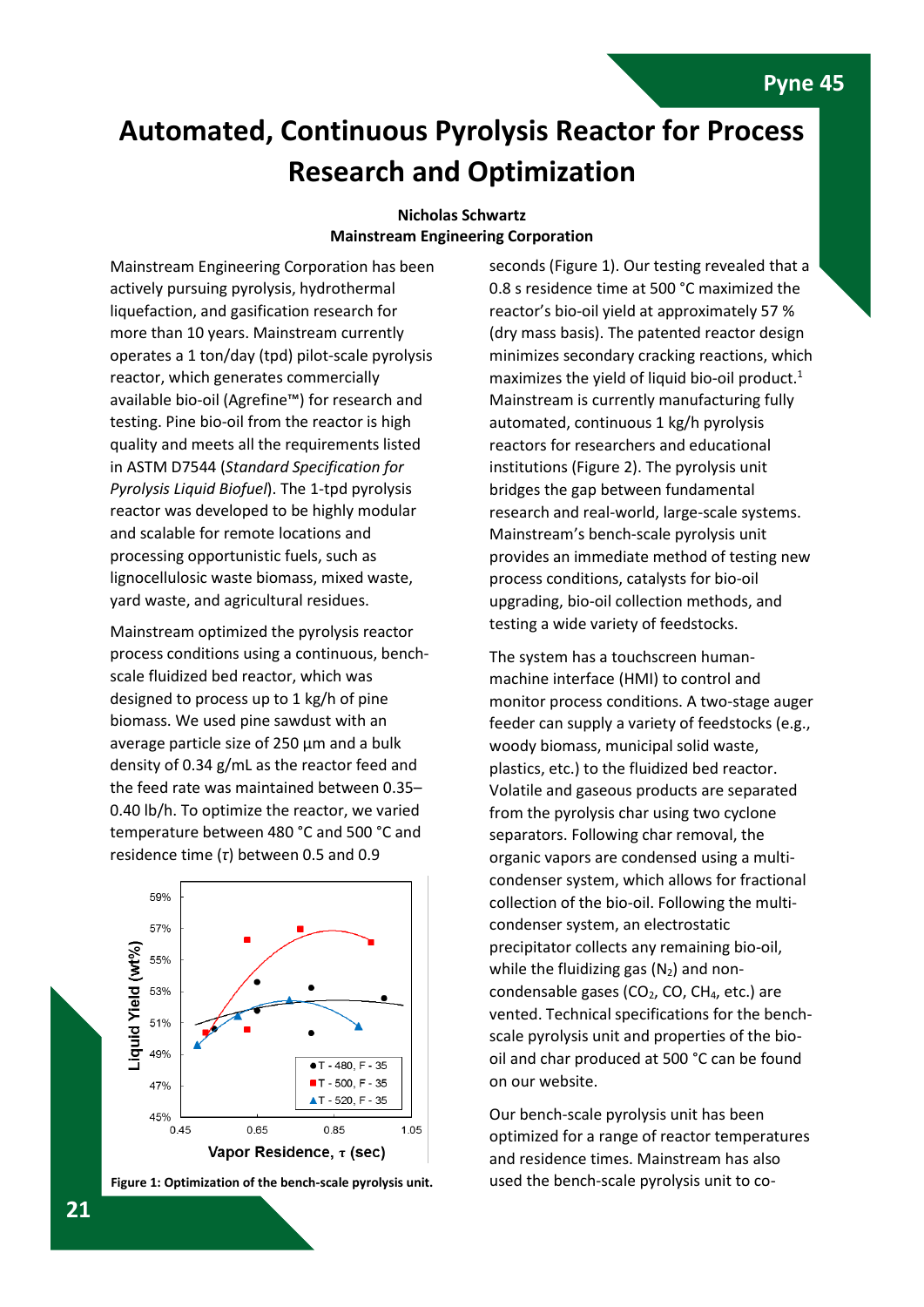## **Pyne 45**

# **Continuous, Bench-Scale Pyrolysis Unit**

- ▶ Optimized fluidized bed pyrolysis reactor
- Multi-stage condensers
- Automated, two-stage
- feeding system > Touchscreen, LabVIEW-based HMI





pyrolyze biomass and plastics (e.g., polystyrene). Co-pyrolyzing oxygen-free plastics with lignocellulosic biomass increases the quality of the bio-oil by reducing the oxygen and moisture content, which increases the overall heating value.<sup>2</sup> Operating at optimal conditions for pine sawdust (500 °C and *τ* = 0.8 s), we observed that polyethylene and polyethylene terephthalate produced either a waxy solid or a char-like solid. In contrast, pyrolyzing polystyrene produced a liquid product. Based on these observations, we co-pyrolyzed polystyrene with pine sawdust. We found that just 10% polystyrene in the feedstock reduced char yields by more

than 50%. Additionally, we observed that copyrolyzing polystyrene with pine produced significant amounts of styrene monomer that increased when more polystyrene was incorporated in the feedstock (Figure 3A).

However, increasing polystyrene in the feedstock also led to an increase in aromatic byproducts. Specifically, at 30% polystyrene in the feedstock, ethylbenzene became a significant product that was previously observed in trace amounts (Figure 3B). In addition to the development of our automated bench-scale pyrolysis unit, Mainstream is continuing to pursue